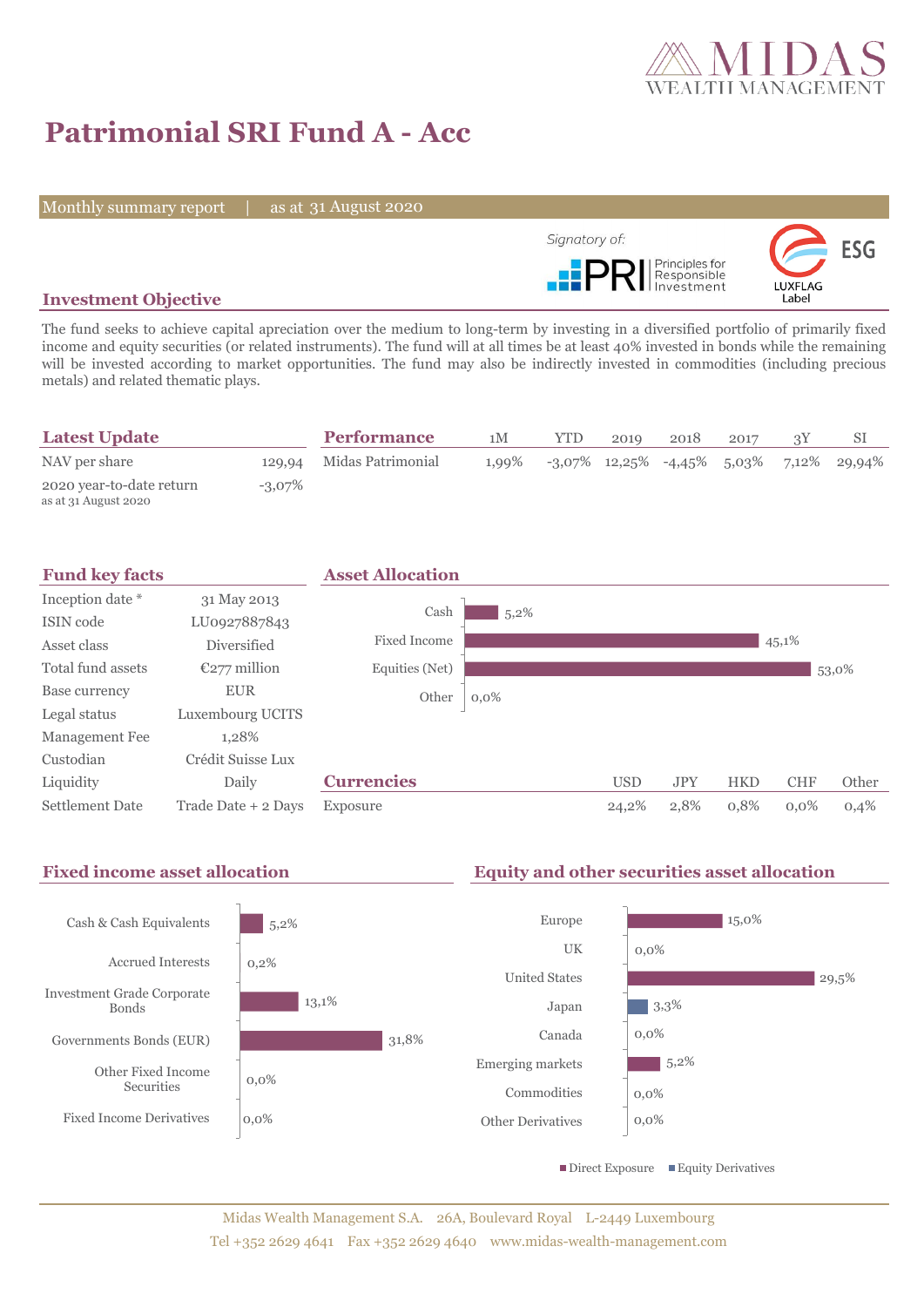

# **Patrimonial SRI Fund A - Acc**

Monthly summary report | as at 31 August 2020

| Top 10 fixed income holdings             | Rating    | Weight  |  |
|------------------------------------------|-----------|---------|--|
| NETHERLANDS GOVT: NETHER 3 1/4 07/15/21  | AAA       | 3,8%    |  |
| DEUTSCHLAND REP: DBR o 08/15/29          | AAA       | 2,1%    |  |
| BTPS: BTPS 1 07/15/22                    | BBB-      | 1,9%    |  |
| REP OF POLAND: POLAND 0 02/10/25         | $A-$      | 1,8%    |  |
| BTPS: BTPS 2 1/2 11/15/25                | BBB-      | 1,6%    |  |
| EUROPEAN INVT BK : EIB o 3/8 07/16/25    | AAA       | $1,5\%$ |  |
| AGENCE FRANCAISE : AGFRNC 0 1/8 11/15/23 | AA        | $1,5\%$ |  |
| BUNDESSCHATZANW: BKO 0 03/11/22          | <b>NR</b> | $1,5\%$ |  |
| BTPS: BTPS 0.35 02/01/25                 | BBB-      | $1,5\%$ |  |
| FRANCE O.A.T.: FRTR 1 1/4 05/25/36       | AA        | 1,5%    |  |

**Fixed income rating breakdown** 



| Top 10 equity holdings           | Sector                        | Weight |
|----------------------------------|-------------------------------|--------|
| ALIBABA GROUP HOLDING-SP ADR     | <b>Consumer Discretionary</b> | 2,5%   |
| <b>AMAZON.COM INC</b>            | <b>Consumer Discretionary</b> | 2,4%   |
| <b>ALTICE NV - A</b>             | <b>Communication Services</b> | 2,2%   |
| <b>EQUINIX INC</b>               | <b>Real Estate</b>            | 1,7%   |
| <b>BROADCOM INC</b>              | <b>Information Technology</b> | 1,7%   |
| NVIDIA CORP                      | <b>Information Technology</b> | 1,7%   |
| <b>APPLE INC</b>                 | <b>Information Technology</b> | 1,7%   |
| <b>CHECK POINT SOFTWARE TECH</b> | <b>Information Technology</b> | 1,7%   |
| UNITEDHEALTH GROUP INC           | Health Care                   | 1,6%   |
| <b>MARVELL TECHNOLOGIES</b>      | <b>Information Technology</b> | 1,6%   |

## **Equity sector breakdown**

| <b>Consumer Discretionary</b> | 13,6%   |
|-------------------------------|---------|
| <b>Consumer Staples</b>       | 4,5%    |
| Energy                        | $0.0\%$ |
| Financials                    | $0.0\%$ |
| <b>Health Care</b>            | 12,9%   |
| <b>Information Technology</b> | 35,7%   |
| Industrials                   | 10,4%   |
| Materials                     | $0.0\%$ |
| <b>Communication Services</b> | 11,6%   |
| Utilities                     | 3,8%    |
| <b>Real Estate</b>            | 7,5%    |



# **Thematics breakdown Top 5 funds and other holdings**

| Quaero Bamboo                                    | 1.8% |
|--------------------------------------------------|------|
| iShares STOXX Europe 600 Oil & Gas UCITS 1,4%    |      |
| iShares S&P 500 Financials Sector UCITS ETI 1,0% |      |
| iShares EURO STOXX Banks 30-15 UCITS ET 1,0%     |      |
| iShares STOXX Europe 600 Travel & Leisure 1 0,7% |      |